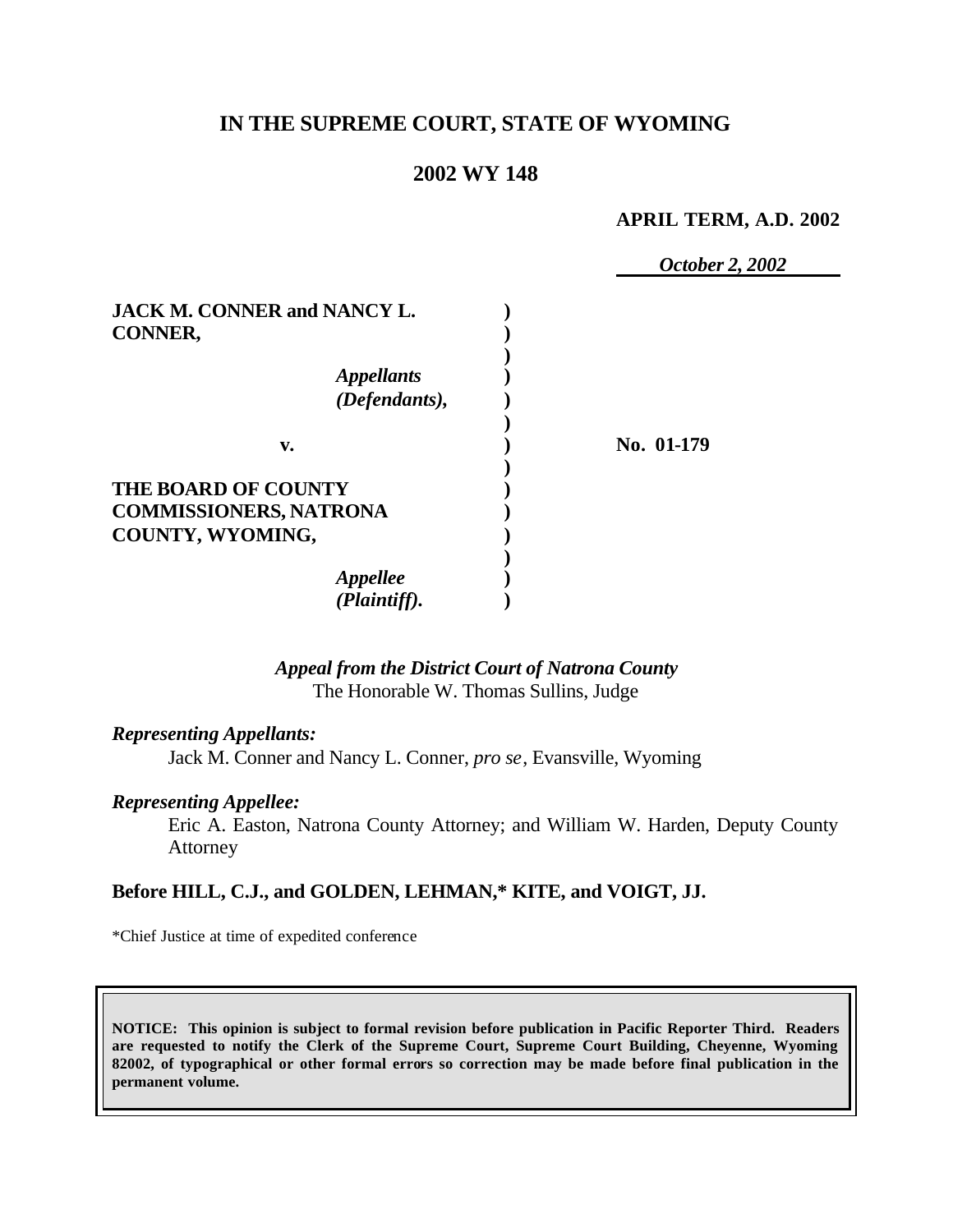KITE, Justice.

[¶1] Jack M. Conner and Nancy L. Conner (the Conners) owned twenty acres of land near Alcova Reservoir burdened by an easement to Natrona County for a water system for the reservoir's recreational facilities. The parties discovered in 1997 that portions of the system were outside the easement boundaries. After unsuccessful negotiations, the Board of County Commissioners of Natrona County (the board) filed an eminent domain action. The district court ordered condemnation of 2.21 acres in fee simple. A jury trial was held to determine the compensation the Conners should receive. The district court granted a judgment as a matter of law for  $$3,827.72$ <sup>1</sup> We affirm.

### **ISSUES**

[¶2] The Conners present the following issues for our review:

### ISSUE I

Whether the plaintiff has the authority to file eminent domain on behalf of the federal government.

## ISSUE II

Whether the district court failed to follow Rule 71.1(e)(1) of [the] Wyoming Rules of Civil Procedure.

#### ISSUE III

Whether the district court erred in finding that the plaintiffs met all statutory requirements in filing an eminent domain action.

## ISSUE IV

Whether the district court's decision was excessive and placed an unnecessary burden on the defendants.

## ISSUE V

Whether the district court erred in dismissing the defendants['] inverse condemnation suit.

<sup>&</sup>lt;sup>1</sup> The Conners were represented by counsel in the district court and appear *pro se* on appeal.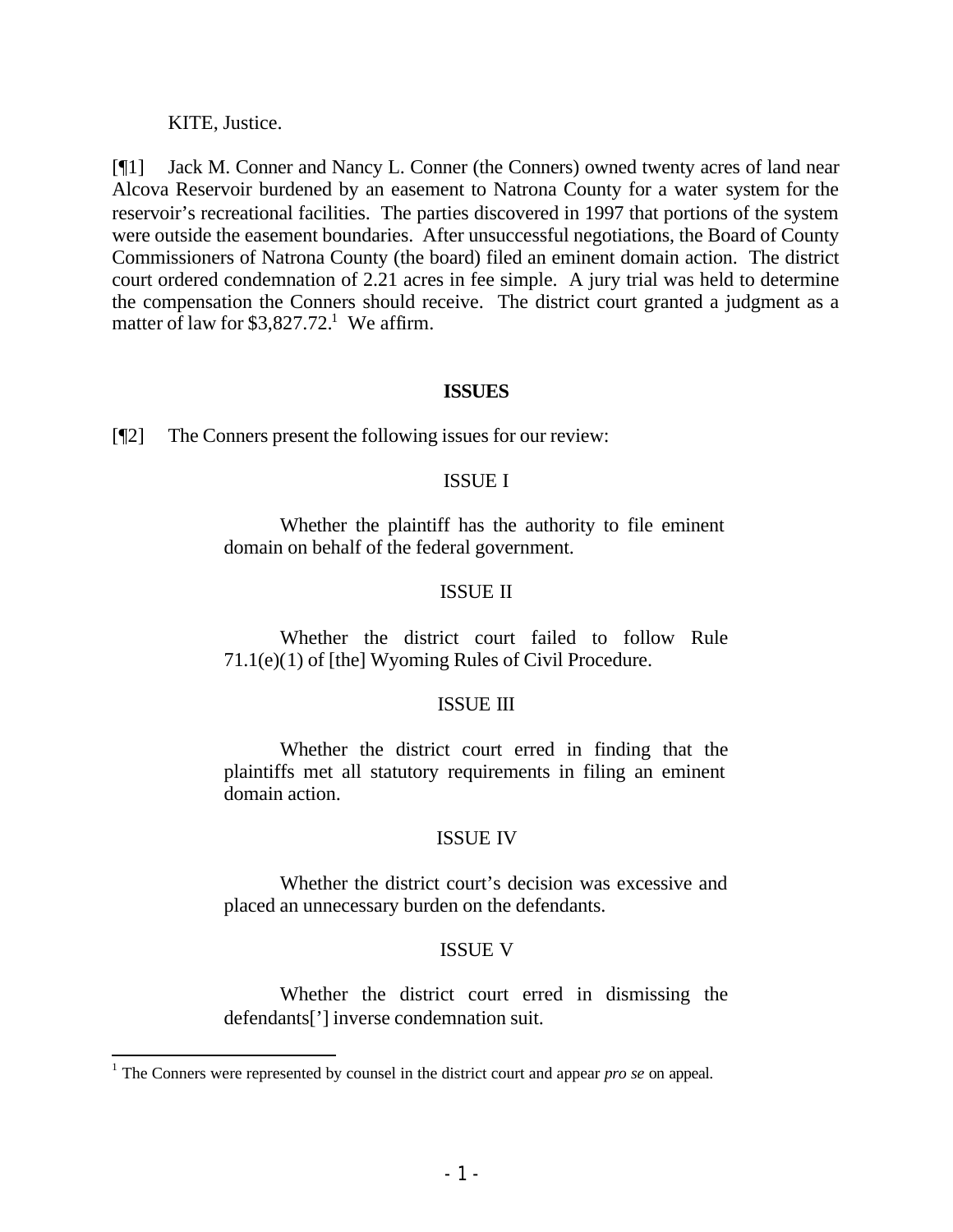#### ISSUE VI

Whether the district court erred in not awarding legal fees and costs to defendants under § 1-26-506 and § 1-26-508.

#### ISSUE VII

Whether the district court acted properly in dismissing the jury and making a judgment as a matter of law.

The board phrases the issues as:

### **Issue I** –

Whether the District Court properly found that Natrona County complied with the statutory requirements for an Eminent Domain Action, pursuant to W.S. § 1-26-504 and Wyoming Rules of Civil Procedure, Rule 71.1.

#### **Issue II** –

Whether the District Court's granting Plaintiff's Rule 50 Motion taking the case from the jury was proper due to the Appellant[s'] failure to provide competent evidence on the value of the taking and for failure of proof for other damages.

#### **FACTS**

[¶3] The Conners' land was bordered on the south by federal lands controlled by the Bureau of Land Management and on the east by federal lands controlled by the Bureau of Reclamation. Since the mid-1950s, Natrona County has leased Bureau of Reclamation lands pursuant to consecutive Memorandums of Understanding (MOUs) intended to provide for the development of Alcova Reservoir as a recreational area as well as for other activities.<sup>2</sup>

[¶4] In 1959, Miles Land and Livestock Company, the Connors' predecessor in interest,<sup>3</sup> granted Natrona County a right of way easement, which provided in part:

<sup>&</sup>lt;sup>2</sup> Negotiations were initially conducted between the Bureau of Reclamation and the Wyoming Parks Commission. Natrona County was involved as a licensee of the Wyoming Parks Commission. By the 1966 MOU, Natrona County was a direct party to the agreement.

<sup>&</sup>lt;sup>3</sup> Miles Land and Livestock Company owned the property at the time the easement was originally granted and recorded. The property was sold to Keith V. Asbell, W. R. Asbell, and Henry A. Hitch, Jr. in 1975 and then to *Continued*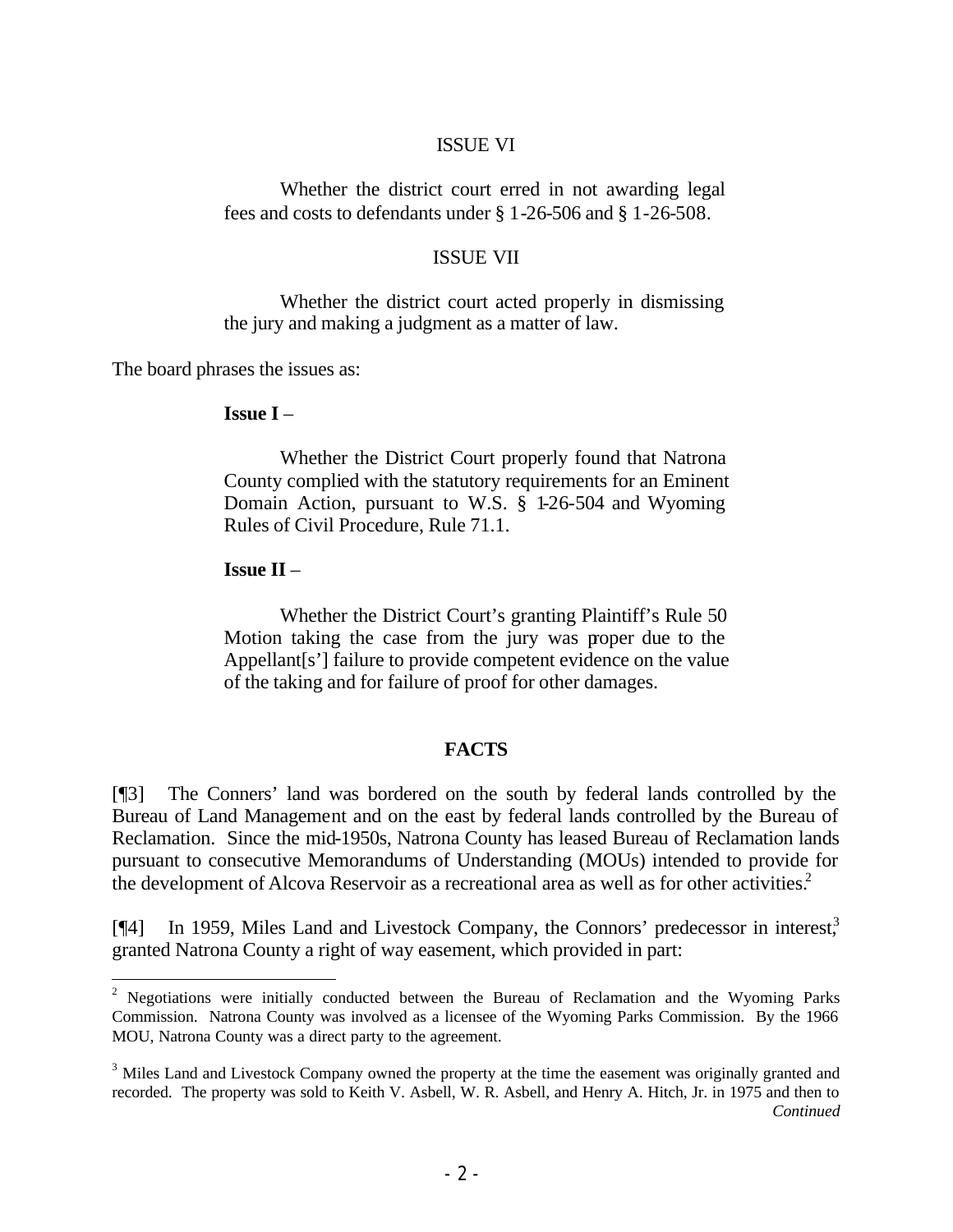Easement to Natrona County Parks and Recreation for Water Storage Tank and Water Line to Alcova Trailer Park, Situated in the NW<sup>1</sup>/4 NE<sup>1</sup>/4, Sec. 33, T30N, R83W,  $6<sup>th</sup>$  Principal Meridian, Natrona County, Wyoming; ...

The Board of Trustees of Natrona County Parks and Pleasure Grounds does hereby grant unto Miles Land and Livestock Company the right to have water from [the] above mentioned water storage tank or pump for the purposes of stock water and/or if in the future, Miles Land and Livestock Company should develop lots, they will have water for two lots from said storage tank from a  $\frac{3}{4}$  inch line.

Grantor also grants the right of ingress and egress to and from the said land for any and all purposes necessary for the public.

Natrona County constructed a water supply and distribution system comprised of a well, storage tank, supply line to the storage tank, and distribution line from the storage tank to the recreational facilities. Operation of the system began in 1959 supplying water on a seasonal basis to a marina, ski club, boat club, 155 leased trailer sites, 99 cabins, and five general public campgrounds.<sup>4</sup>

[¶5] In 1997, after the Conners acquired ownership of the land burdened by the easement, the parties learned the well and water lines from the well to the storage tank located on the Conners' property were outside the boundaries of the 1959 easement. Negotiations ensued between the parties but were unsuccessful.<sup>5</sup> On April 7, 1998, the board passed a resolution authorizing the filing of eminent domain proceedings. The following day, the board filed a complaint and a motion for immediate entry in the district court. The Conners were served on April 9, 1998, with an order scheduling a show cause hearing for April 14, 1998, to determine whether the board should be granted immediate access to the Conners' property. The Conners objected contending W.R.C.P. 71.1(e)(1) precludes a hearing "sooner than 15

 $\frac{1}{2}$  , and the set of the set of the set of the set of the set of the set of the set of the set of the set of the set of the set of the set of the set of the set of the set of the set of the set of the set of the set

Mr. Conner and Garry A. Frank in 1996. In October of 1997, Mr. Conner and Mr. Frank transferred the property to the Conners.

<sup>4</sup> Natrona County is contractually obligated to have the water system operational from April  $15<sup>th</sup>$  through October  $15<sup>th</sup>$ , and the water system is shut down in the off season.

<sup>&</sup>lt;sup>5</sup> Proposals and counterproposals were exchanged including in part the Conners' requests that Natrona County install equipment to provide a year round water source to the property, clean up the trailer court, install electric fences, and pay various sums of money for installing a water line to a work shop and grading a road without permission.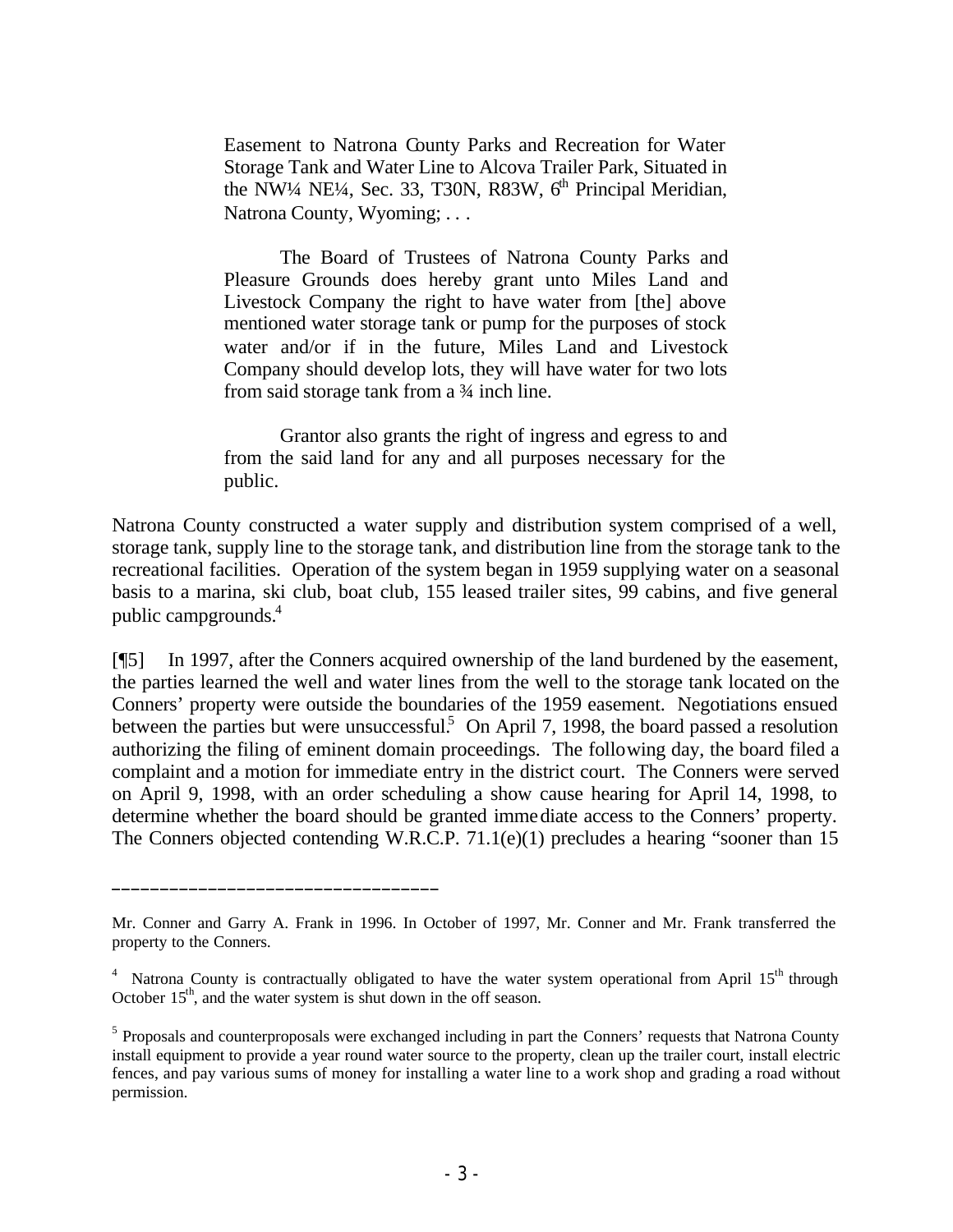days after service of the order to show cause." The hearing went forward despite the objection, and the district court granted the board's motion for immediate entry. The Conners answered and counterclaimed for inverse condemnation.

[¶6] A condemnation bench trial commenced June 18, 1999, and continued for a second day on September 9, 1999. In its October 28, 1999, "Order for Hearing on Complaint for Condemnation," the district court held the board had complied with both the procedural requirements of W.R.C.P. 71.1 and the substantive requirements of the Wyoming Eminent Domain Act and had met its burden of proof. The district court ordered a portion of the Conners' property condemned consistent with the description contained in the board's Exhibit Z providing .9 acre for the roadway, .01 acre for the pipeline, and an additional 1.3 acres where the well was located.

[¶7] After the condemnation trial, the parties participated in nonbinding mediation on the compensation the Conners should receive for the 2.21 acres condemned by the court's order and any other damage to the remainder of their parcel that might be caused by the taking. An informal damages hearing was held pursuant to W.R.C.P. 71.1(e)(2)(C) and Wyo. Stat. Ann. §§ 1-26-601 through 1-26-604 (LexisNexis 2001). The district court determined the Conners should be paid \$5,816.67. The Connors were not satisfied and filed a formal demand for a jury trial. The jury trial commenced in April 2001. The Conners called the board's appraiser, James E. Wren, who provided his conclusion the damage to the property was \$3,827.72. They also called Mrs. Connor and their own witness Neil Hilston, neither of whom was able to provide an opinion concerning the diminution in value caused by the easement. The district court found the testimony of the board's appraiser to be the only probative evidence received. At the close of the Conners' case, the board moved for judgment as a matter of law pursuant to W.R.C.P. 50(a), contending there was no legally sufficient evidentiary basis for a reasonable jury to find in favor of the Conners on any issue. The board also moved to dismiss the Conners' inverse condemnation counterclaim for lack of proof. The district court granted both motions on the basis of W.R.C.P. 50(a) because the only possible verdict that could be supported by the evidence was a judgment for \$3,827.72. This appeal followed.

#### **STANDARD OF REVIEW**

[¶8]

Eminent domain proceedings are authorized by constitutional and statutory provisions and governed by W.R.C.P. 71.1. The district court determines all issues arising on the complaint for condemnation including notice, the plaintiff's right to make the appropriation, plaintiff's inability to agree with the owner, the necessity for the appropriation, and the regularity of the proceedings. W.R.C.P.  $71.1(e)(2)(A)$ . Only the issue of compensation may be tried before a jury. W.R.C.P. 71.1(j).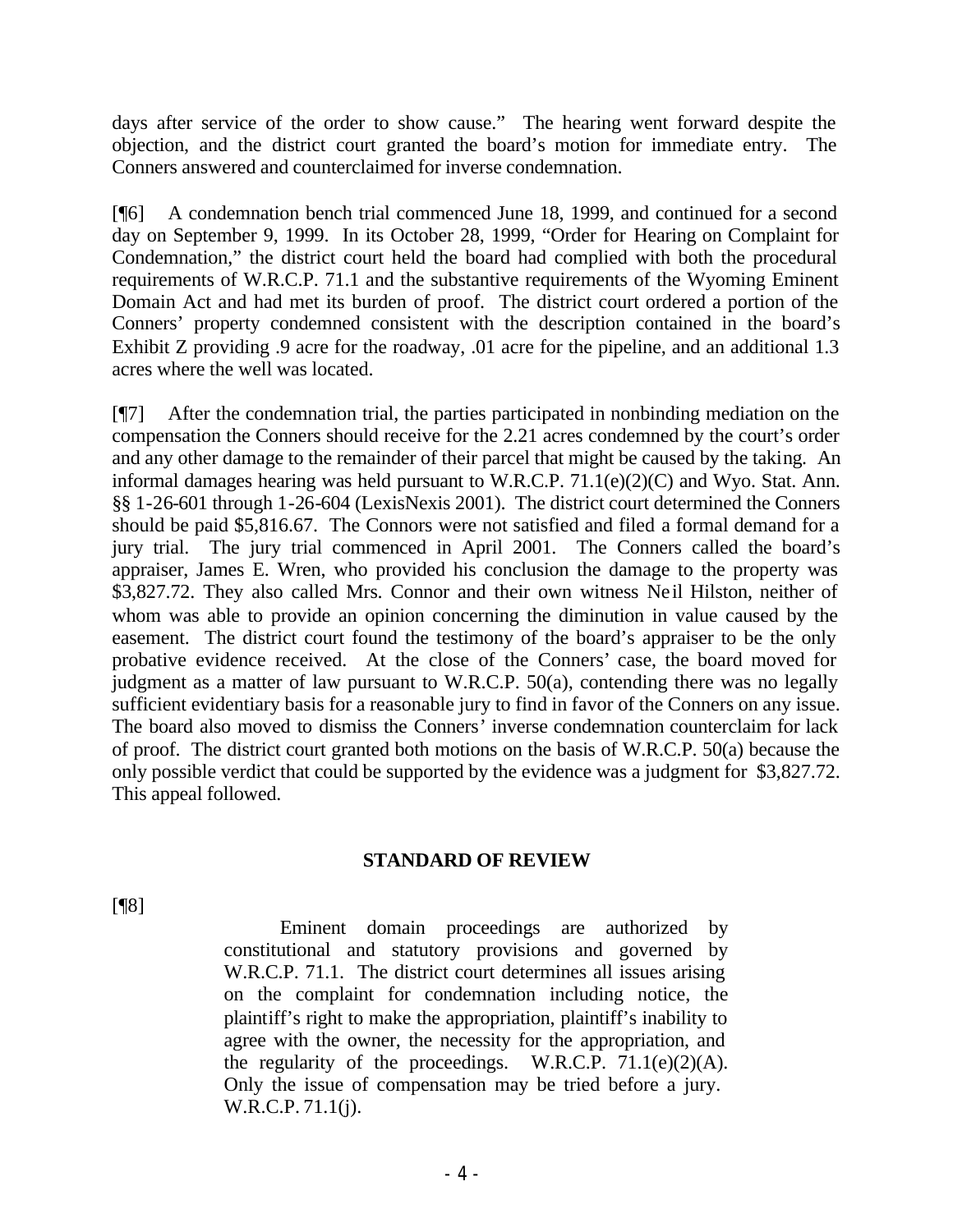When we review the district court's determination of issues required by Rule  $71.1(e)(2)$ , "we uphold the judgment if there is evidence to support it, and in doing so we look only to the evidence submitted by the prevailing party and give to it every favorable inference which may be drawn therefrom, without considering any contrary evidence." *Town of Wheatland v. Bellis Farms, Inc.,* 806 P.2d 281, 284 (Wyo. 1991). Where the district court's ultimate conclusions decide questions of law, we afford no deference to its decision. *See Coronado Oil Co. v. Grieves,* 603 P.2d 406, 410 (Wyo. 1979); *see also Homesite Co. v. Board of County Comm'rs of Laramie,*  240 P.2d 885, 889 (Wyo. 1952).

*Wyoming Resources Corporation v. T-Chair Land Company*, 2002 WY 104, ¶¶7-8, 49 P.3d 999, ¶¶7-8, (Wyo. 2002). This court reviews *de novo* the grant of a motion for judgment as a matter of law, and we accord no deference to the district court's decision. *Cargill, Incorporated v. Mountain Cement Company*, 891 P.2d 57, 62 (Wyo. 1995).

> The test to be applied is whether the evidence is such that, without weighing the credibility of the witnesses or otherwise considering the weight of the evidence, there can be but one conclusion as to the verdict that reasonable persons could have reached. We view the evidence in the light most favorable to the nonmoving party, and give that party the benefit of all reasonable inferences that may be drawn from the evidence. When the facts permit the drawing of more than one inference, it is for the jury to choose which will be utilized. Since a judgment as a matter of law deprives the party opposing the motion of a determination of the facts by a jury, it should be cautiously and sparingly granted.

*John Q. Hammons Inc. v. Poletis*, 954 P.2d 1353, 1356 (Wyo. 1998) (citations omitted); *see also Rudy v. Bossard*, 997 P.2d 480, 485 (Wyo. 2000).

## **DISCUSSION**

## **A. Record Designation**

[¶9] In footnote two of its brief, the board objected to this court considering transcripts not previously designated by the Conners to be included in the record on appeal. The board specifically objected to consideration of the June 18, 1999, condemnation bench trial transcript. W.R.A.P. 3.05 requires parties, simultaneously with the filing of their appellate briefs, to designate those portions of the district court record upon which they have relied.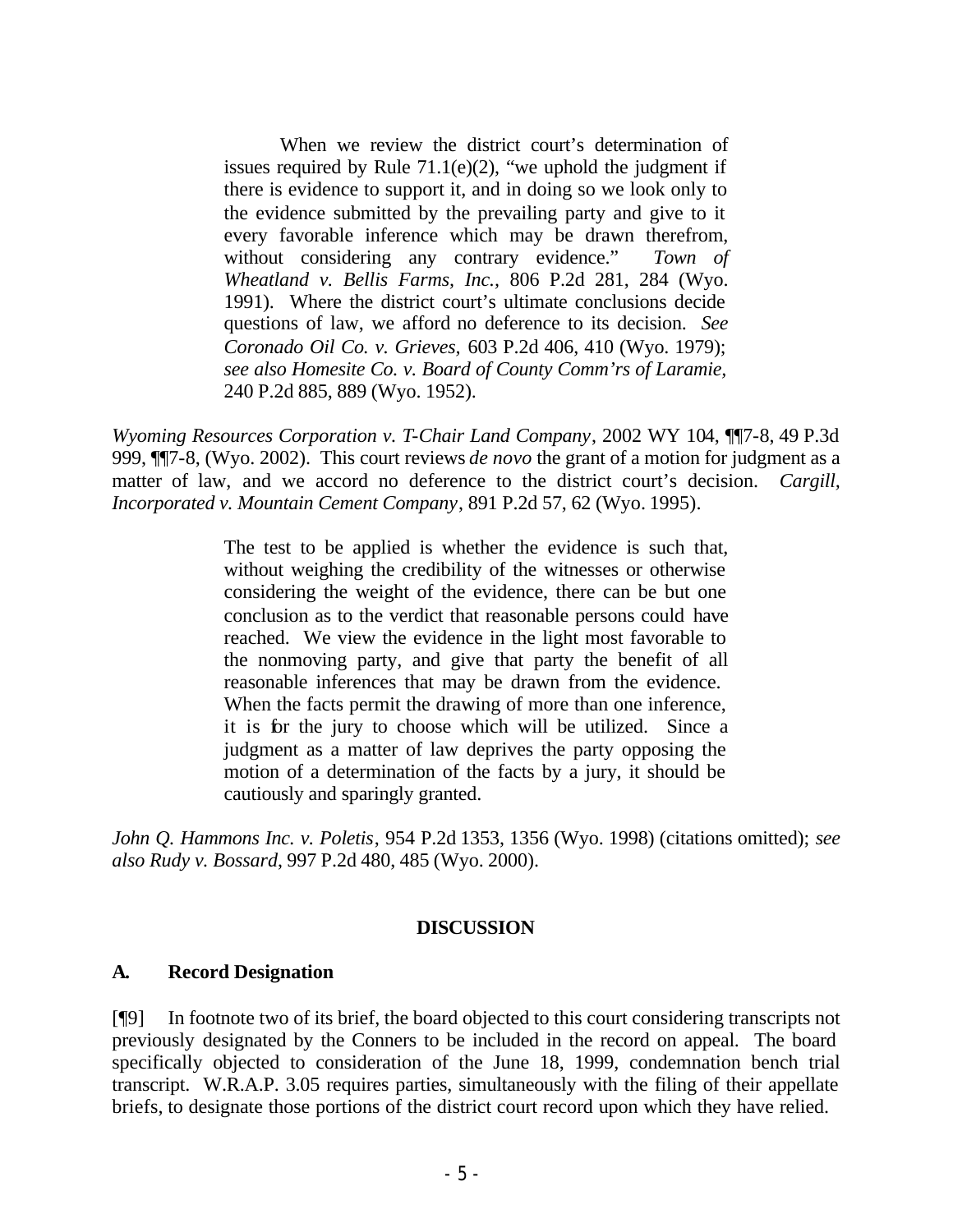This court's docket reflects the Conners' brief was filed on January 29, 2002, without a designation of record. The Conners had a second opportunity to file a designation of record with a reply brief, but they did not do so.

[¶10] On April 3, 2002, the Conners filed a designation request with the district court asking that all available transcripts in the file be transmitted to the Supreme Court. On the same day, the board filed an objection in the district court to the transcript of the June 18, 1999, proceedings being included because the Conners did not designate it as a portion of the record on appeal. The caption of the board's pleading read "IN THE SUPREME COURT[,] STATE OF WYOMING" and recited both the district court and the Supreme Court docket numbers. It appears the district court clerk subsequently transmitted all available transcripts to this court, including the transcript for the June 18, 1999, condemnation trial. The board filed no motion in this court to strike the transcript.

[¶11] W.R.A.P. 3.04 requires all questions as to the form and content of the record, except differences which may arise as to whether the record discloses what occurred in the trial court, to be presented to the appellate court by motion. The board did not follow this procedure because it filed its motion objecting to the transcript with only the district court. Though the caption referred to the Supreme Court, the motion was never filed with the clerk of this court.

> Failure to comply with our rules of appellate procedure is ground for "such action as the appellate court deems appropriate, including but not limited to: refusal to consider the offending party's contentions; assessment of costs; dismissal; and affirmance." W.R.A.P. 1.03. We .. . expect litigants who choose to proceed *pro se* to comply with the Wyoming appellate rules just as we expect trained lawyers to comply with those rules.

*Basolo v. Gose*, 994 P.2d 968, 969 (Wyo. 2000).

[¶12] Both parties failed to fully comply with our rules of appellate procedure with regard to including the transcript in the appellate record. It would be unreasonable to grant the board's objection and disregard the transcript when the board itself failed to properly raise the issue. Therefore, we deem it appropriate to disregard the mutual errors and consider the certified record as submitted.

# **B. Federal Government Property Ownership**

[¶13] For the first time on appeal, the Conners assert the board's exercise of its eminent domain power is defective because the water system benefits federally owned lands, the MOUs require certain federal authorizations which were not obtained, and the state eminent domain statutes do not provide the federal government the power to condemn property. They did not raise this issue in the district court. Further, they have not provided reasonable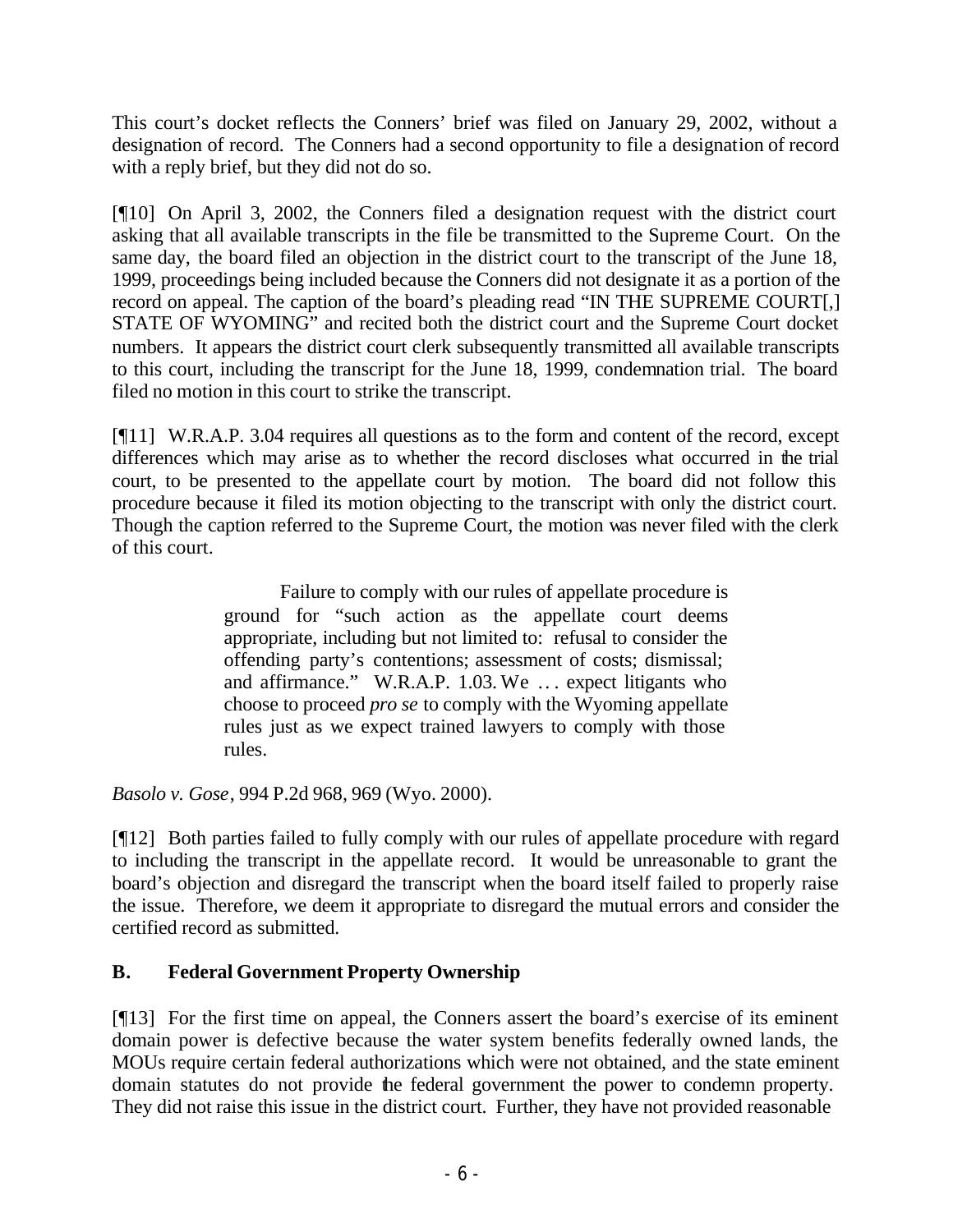argument or authority here in support of their assertion. We will not consider issues presented for the first time on appeal or unsupported by cogent argument and pertinent authority. *Metz Beverage Company v. Wyoming Beverages, Inc.*, 2002 WY 21, ¶35, 39 P.3d 1051, ¶35 (Wyo. 2002); *Shumway v. Worthey*, 2001 WY 130, ¶16, 37 P.3d 361, ¶16 (Wyo. 2001); *Statezny v. State*, 2001 WY 22, ¶11, 18 P.3d 641, ¶11 (Wyo. 2001); *Oatts v. Jorgenson*, 821 P.2d 108, 111 (Wyo. 1991).

## **C. Notice of W.R.C.P. 71.1(e)(1) Hearing for Immediate Entry**

[¶14] W.R.C.P. 71.1(e)(1) directs that a hearing to determine whether an immediate need exists for the condemnor to enter the condemnees' property shall be held not sooner than fifteen days from the date the hearing order is served on the condemnees. No one disputes the Conners were served the show cause hearing order on April 9, 1998, and the hearing was held on April 14, 1998, only five days later in violation of the rule. We cannot and do not condone such violation of the rules which are intended to provide an opportunity to all parties to fully participate in the proceedings. However, in this instance, although the breach is undeniable, we cannot discern what harm the Connors suffered from the error.

[¶15] The Conners maintain the district court's decision to hold the hearing over their objection was an "exertion of arbitrary power." We cannot confirm whether the issue was even raised at the hearing because there is no transcript in the record and the order following the hearing does not mention any such objection. Conceivably, the Conners could have been harmed by not being able to properly conduct an investigation, contact witnesses, or otherwise prepare for the hearing. However, they have not addressed the nature of any harm they may have incurred, and we cannot rely upon speculation to determine harm occurred.

[¶16] For an error to warrant reversal, it must be prejudicial and affect an appellant's substantial rights. *ABC Builders, Inc. v. Phillips*, 632 P.2d 925, 934 (Wyo. 1981). The Conners' ownership interest in their property is unquestionably a substantial right.

> The Fourteenth Amendment to the Constitution of the United States, binding upon the states, provides "nor shall any State deprive any person of life, liberty, or property, without due process of law." In Article 1, § 6 of the Constitution of the State of Wyoming, a parallel provision appears, "[n]o person shall be deprived of life, liberty or property without due process of law." ... "It is basic that, before a property interest can be terminated, except in emergency situations, due process must be afforded to litigants in the form of notice and a meaningful opportunity to be heard.'" *Sandstrom v. Sandstrom*, 880 P.2d 103, 106 (Wyo. 1994) (quoting *Lawrence-Allison and Associates West, Inc. v. Archer*, 767 P.2d 989, 997 (Wyo. 1989)) . . . .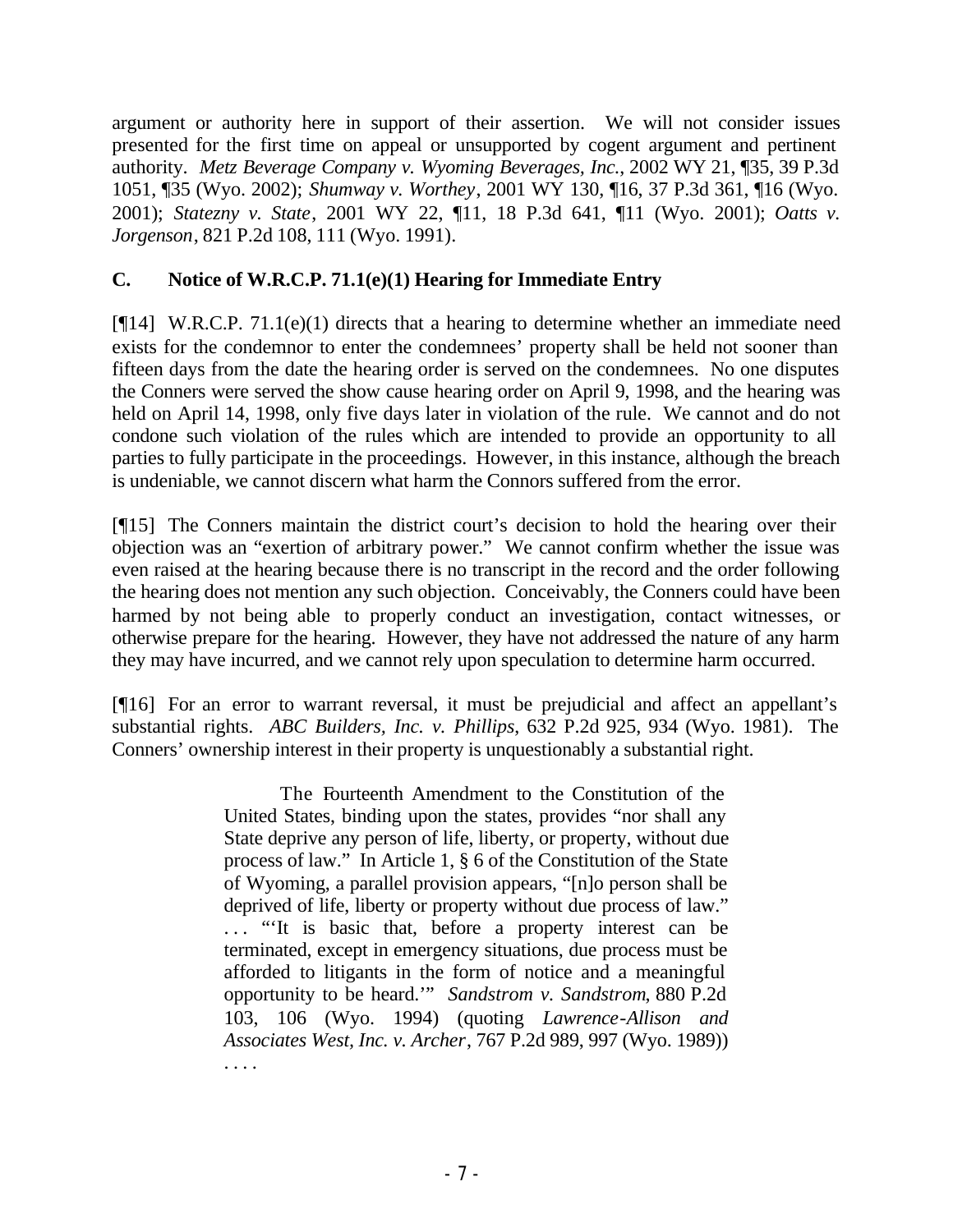*Loghry v. Loghry*, 920 P.2d 664, 667 (Wyo. 1996); *see also Murray v. Murray*, 894 P.2d 607, 608 (Wyo. 1995).

[¶17] Where there is no injury to the appellant, this court will overlook errors. *ABC Builders, Inc.*, 632 P.2d at 935. For an error to be harmful, there must be a reasonable possibility that, in the absence of the error, the verdict might have been more favorable to a defendant. *Id.*

> No error in either the admission or the exclusion of evidence and no error or defect in any ruling or order or in anything done or omitted by the court or by any of the parties is ground for granting a new trial or for setting aside a verdict or for vacating, modifying or otherwise disturbing a judgment or order, unless refusal to take such action appears to the court inconsistent with substantial justice. The court at every stage of the proceeding must disregard any error or defect in the proceeding which does not affect the substantial rights of the parties.

W.R.C.P. 61. W.R.A.P. 9.04 provides: "Any error, defect, irregularity or variance which does not affect substantial rights shall be disregarded by the reviewing court."

[¶18] Though a substantial right was at issue, the district court's order merely maintained the status quo as it had existed since 1959 pending resolution of the eminent domain proceedings. It is reasonable to infer some urgency existed because Natrona County was contractually obligated to provide water to the Alcova Reservoir recreational facilities when the new season began on April  $15<sup>th</sup>$ . That water was necessary for the members of the general public who would be using those facilities. We cannot verify what occurred in the district court because the Conners did not designate the hearing transcript. Consequently, no evidence exists in the record demonstrating harm occurred or the district court acted unreasonably. Therefore, we must assume the district court acted in a reasonable manner and this error was harmless. *Cottonwood Valley Ranch, Inc. v. Roberts*, 874 P.2d 897, 899 (Wyo. 1994).

## **D. Attorney Fees for Violation of Immediate Entry Order**

[¶19] Following the hearing, the district court issued an order permitting the board to enter the Conners' property to operate and maintain the water system. However, the order required the board to give the Conners notice prior to going onto the property. The Connors subsequently filed a motion for an order to show cause regarding an alleged violation of that requirement, and the court held the board in contempt. Neither the Connors' motion nor the hearing transcript was designated, and neither is in the record. The Connors argue they should be entitled to attorney fees pursuant to Wyo. Stat. Ann. §§ 1-26-506 and 1-26-508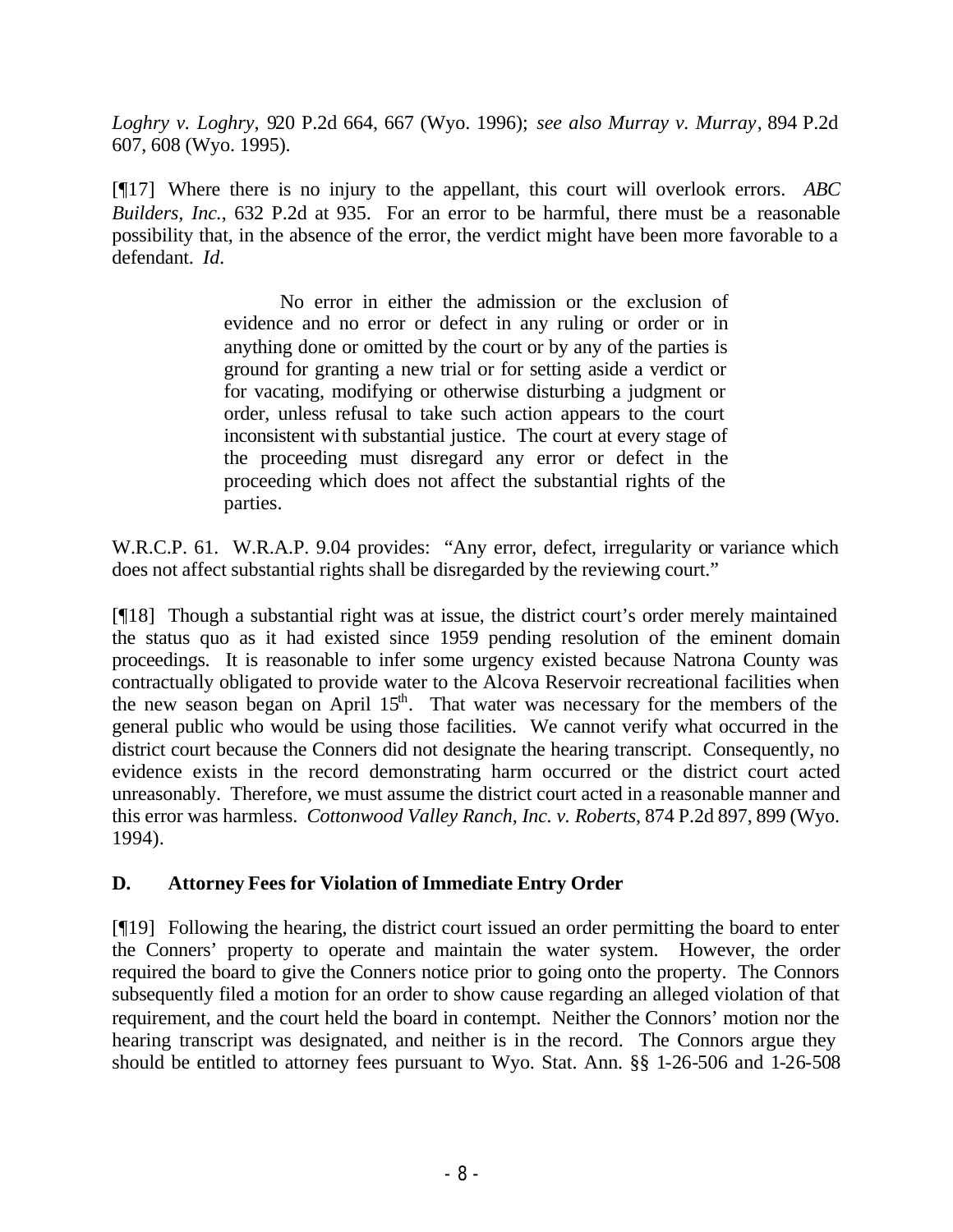(LexisNexis 2001) because the board failed to comply with this order.<sup>6</sup> However, the district court made no findings that the board had violated the provisions of § 1-26-508(b) making an

(a) A condemnor and its agents and employees may enter upon real property and make surveys, examinations, photographs, tests, soundings, borings and samplings, or engage in other activities for the purpose of appraising the property or determining whether it is suitable and within the power of the condemnor to condemn if the entry is:

(i) Preceded by prior notice to and written authorization from the owner or his agent;

(ii) Undertaken during reasonable hours, normally during daylight;

(iii) Accomplished peaceably and without inflicting substantial injury.

(b) The entry and activities authorized by this section do not constitute a trespass.

(c) The condemnor is liable under W.S. 1-26-508 for damages resulting from activities authorized by this section.

Section 1-26-508 provides:

(a) A condemnor is liable for physical injury to, and for substantial interference with possession or use of, property caused by his entry and activities upon the property. This liability may be enforced in a civil action against the condemnor or by application to the court as provided by subsection (c) of this section unless voluntarily paid by the condemnor.

(b) In an action or other proceeding for recovery of damages under this section, the prevailing party shall be allowed his costs. In addition, the court shall award the condemnee his litigation expenses incurred in any proceeding under W.S. 1-26-507 if it finds that the condemnor:

(i) Entered the property unlawfully;

(ii) Entered upon the property lawfully but thereafter engaged in activities upon the property which caused significant damage to the property not reasonably necessary to the purposes of the entry; or

(iii) Failed substantially to comply with an order made under W.S. 1-26-507.

(c) If funds are on deposit under W.S. 1-26-507, the owner or other person entitled to damages under subsection (a) of this section may apply to the court for an award of the amount he is entitled to recover. The court shall determine the amount and award it to the person entitled thereto and direct that its payment be made out of the money on deposit. If the amount

 $6$  Section 1-26-506 provides: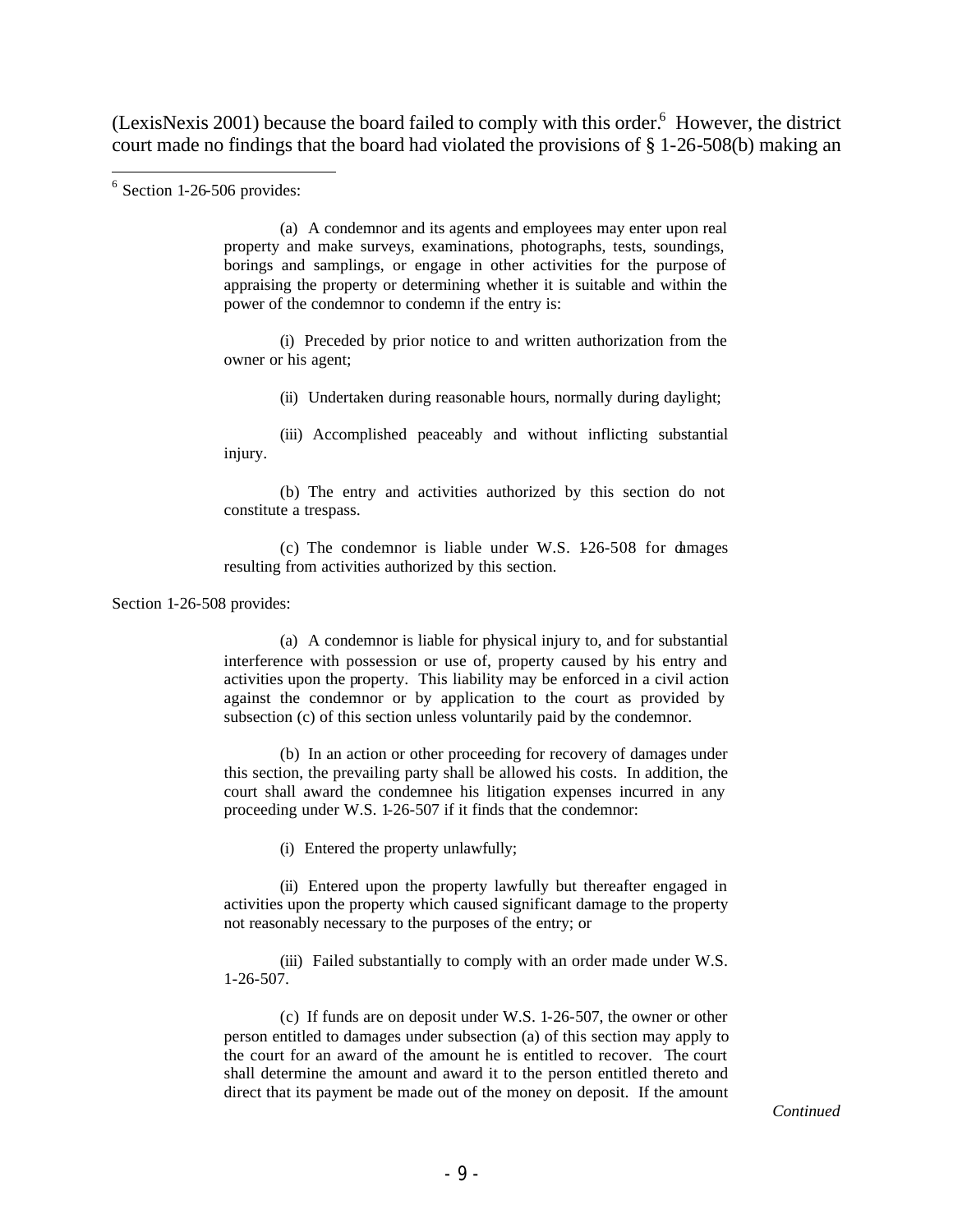award of litigation costs mandatory and expressly declined to award the Connors' fees and costs "at this time."

> In considering the claim for attorney fees, the district court appropriately would be guided by the propositions that the statutory provision should be given a liberal interpretation to effectuate its salutary purposes and a prevailing plaintiff ordinarily should be awarded compensating attorney fees unless special circumstances would render the award unjust. *Bueno v. CF & I Steel Corporation*, 773 P.2d 937 (Wyo. 1989); *State ex*[] *rel. Scholl v. Anselmi*, 640 P.2d 746 (Wyo. 1982), *appeal dismissed, cert. denied* 459 U.S. 805, 103 S.Ct. 28, 74 L.Ed.2d 43 (1982); [*Board of Trustees of Weston County School District No. 1, Weston County v.*] *Holso*, 584 P.2d 1009 [(Wyo. 1978)]; Annotation, *Construction and Application of Civil Rights Attorney's Fees Awards Act of 1976 (Amending 42 USCS § 1988), Providing That Court May Allow Prevailing Party, Other Than United States, Reasonable Attorney's Fee In Certain Civil Rights Actions*, 43 A.L.R.Fed. 243 (1979). In determining the reasonableness of that award, the district court will be guided by our Wyoming precedents. *See, e.g.*, *Delgado v. Delgado*, 773 P.2d 446 (Wyo. 1989).

*Town of Upton v. Whisler*, 824 P.2d 545, 552 (Wyo. 1992).

[¶20] The Conners presume that, because the board was held in contempt, it should have been ordered to pay their fees and costs under the statute, and they claim the district court was "biased." These arguments present only bare assertions without evidentiary or legal support. Further, we have no means to review the district court proceedings and must assume the decision was in accord with the law. *Cottonwood Valley Ranch, Inc.*, 874 P.2d at 899.

## **E. Statutory Requirements of Eminent Domain**

 $\frac{1}{2}$  , and the set of the set of the set of the set of the set of the set of the set of the set of the set of the set of the set of the set of the set of the set of the set of the set of the set of the set of the set

[¶21] The Conners maintain the district court erred in finding the board met all the requirements of the eminent domain statutes:

on deposit is insufficient to pay the full amount, the court shall enter judgment against the condemnor for the unpaid portion.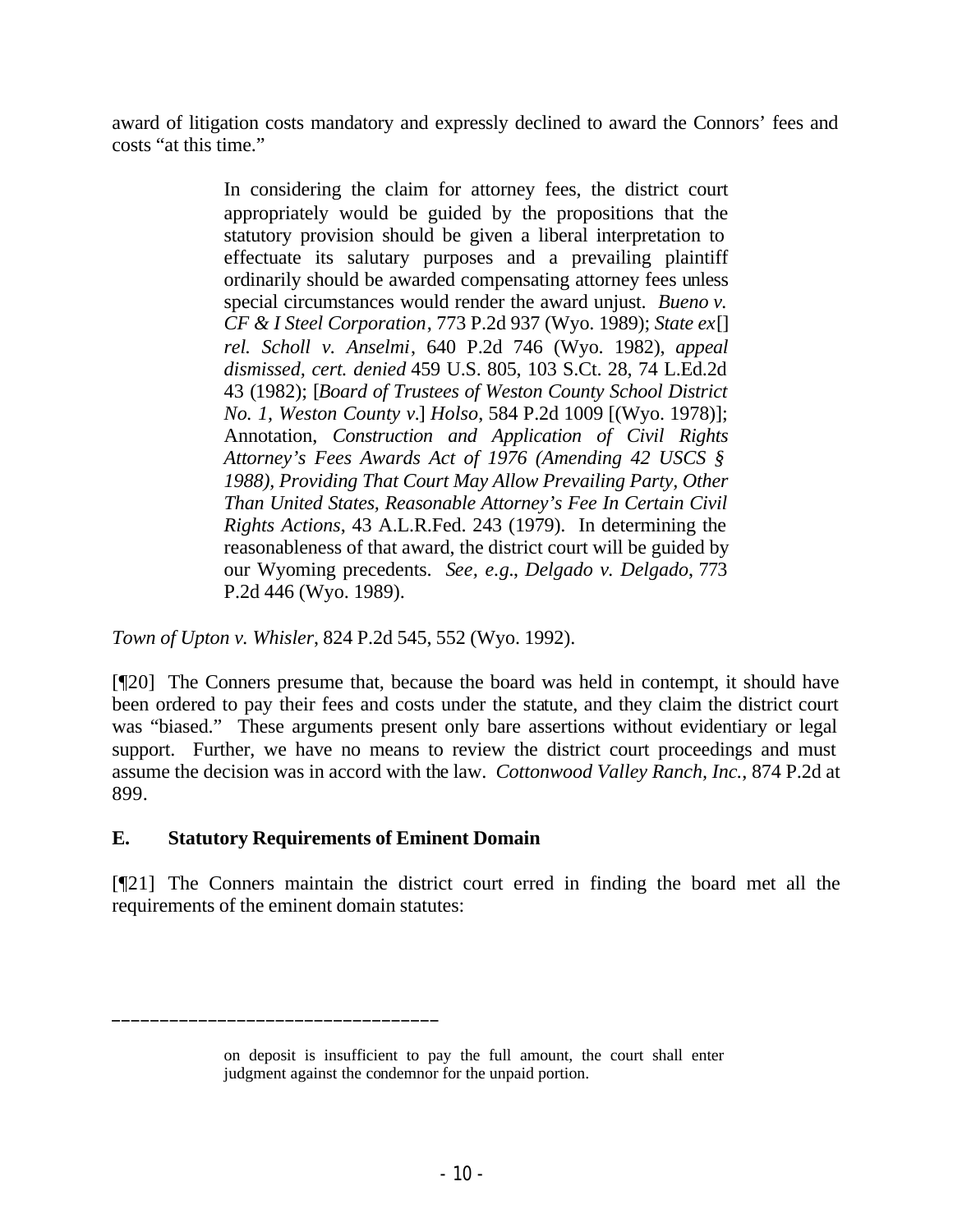(a) Except as otherwise provided by law, the power of eminent domain may be exercised to acquire property for a proposed use only if all of the following are established:

(i) The public interest and necessity require the project or the use of eminent domain is authorized by the Wyoming Constitution;

(ii) The project is planned or located in the manner that will be most compatible with the greatest public good and the least private injury; and

(iii) The property sought to be acquired is necessary for the project.

Wyo. Stat. Ann. § 1-26-504(a) (LexisNexis 2001). In reviewing findings, we have said:

When a condemnor seeks to establish the requirement of necessity in an eminent domain proceeding, it need only show a reasonable necessity for the project. As explained by one court, the term "necessity," when used in the context of an eminent domain proceeding, means "reasonably convenient or useful to the public." *City of Dayton v. Keys*, 21 Ohio Misc. 105, 252 N.E.2d 655, 659 (1969). A showing that the project will increase public safety is sufficient. *See Greasy Creek Mineral Company v. Ely Jellico Coal Company*, 132 Ky. 692, 116 S.W. 1189 (1909).

*Board of County Commissioners of Johnson County v. Atter*, 734 P.2d 549, 553 (Wyo. 1987). And further:

> To comply with W.S. 1-26-504 $(a)(ii)$ , the [board] needs to present evidence that it has planned or located the project in a manner most compatible with the greatest public good and the least private injury. The district court then reviews the evidence and decides whether the [board] has met its burden. Once W.S. 1-26-504(a)(ii) has been complied with and the landowners still wish to contest the action, the burden shifts to them to show that the condemnor acted in bad faith or abused its discretion as to that particular determination.

*Town of Wheatland v. Bellis Farms, Inc.*, 806 P.2d 281, 283 (Wyo. 1991) (footnotes omitted). Before filing an eminent domain complaint, a condemnor must make reasonable, diligent, and good faith efforts to negotiate with the condemnee. Wyo. Stat. Ann. § 1-26-509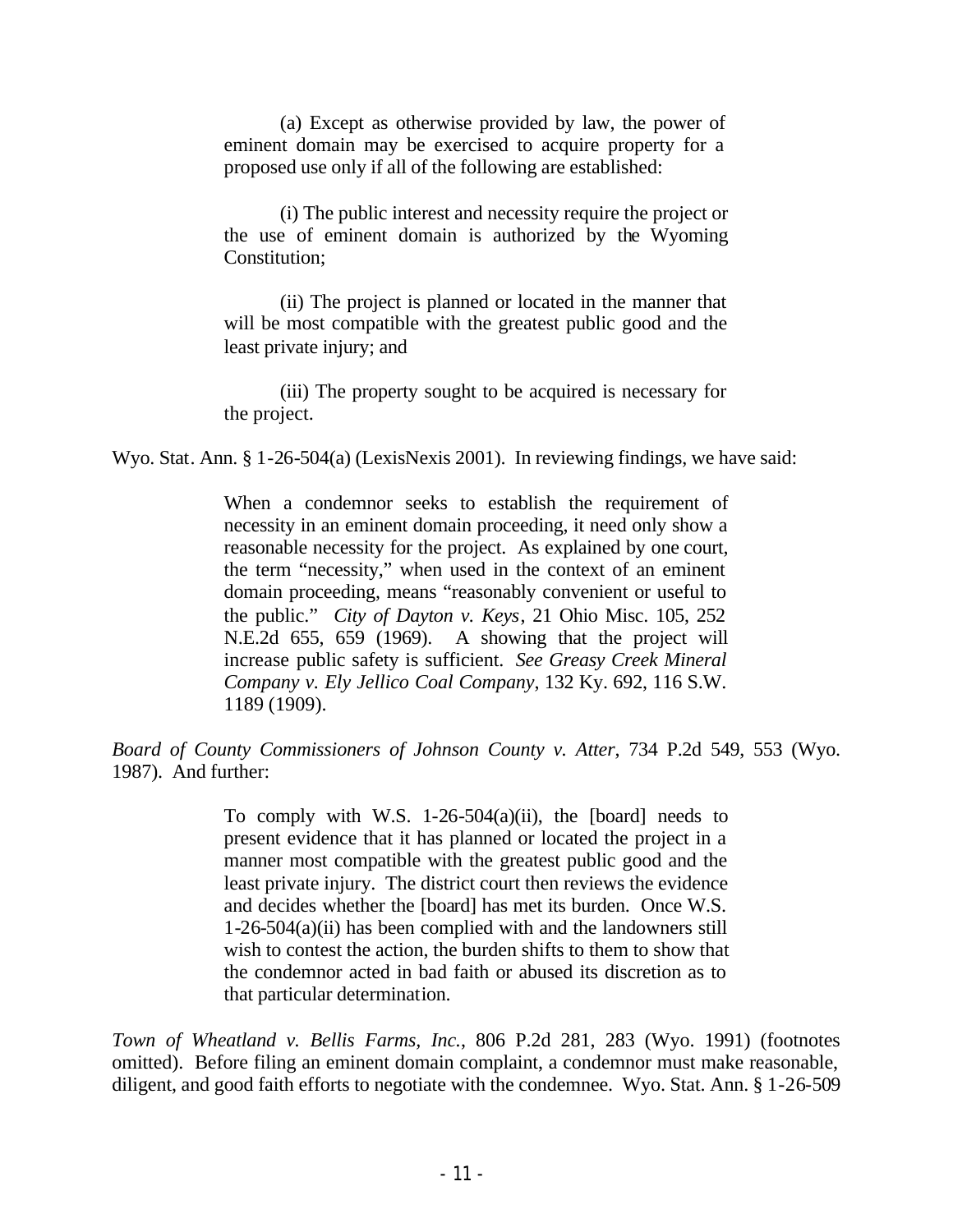(LexisNexis 2001). Efforts made in compliance with the statutes constitute prima facie evidence of the condemnor's good faith. Wyo. Stat. Ann. § 1-26-510 (LexisNexis 2001).

[ $[22]$  After a two-day trial,<sup>7</sup> the district court announced detailed findings in open court on each of the procedural requirements of W.R.C.P. 71.1 and the substantive requirements of the eminent domain statutes including Wyo. Stat. Ann. §§ 1-26-504, 1-26-509, and 1-26-512 (LexisNexis 2001).<sup>8</sup> The findings included the project was in the public interest and necessity because water has special uses and needs wherever people are located; the water benefited many uses in the Alcova Reservoir area accessed by both members of the general public and private individuals; though there might be ways to relocate the water system, at that time its use in place was compatible with the greatest public good; though the board had argued condemnation of the entire twenty-acre parcel would eliminate future disputes, the least private injury would be incurred through condemnation of only the 2.21 acres affected by the existing system and described in the board's Exhibit Z; and, because the board met its burden of proof, the burden shifted to the Connors to show the board's bad faith or abuse of discretion. Although the parties were unable to agree, the court found the board complied with the negotiation requirements of § 1-26-509 through discussions, meetings, proposals, and counterproposals and no bad faith or abuse of discretion was shown.<sup>9</sup>

<sup>8</sup> Section 1-26-512 provides:

(a) A public entity may not commence a condemnation action until it has first adopted a written resolution in substantial conformity with this section, authorizing commencement and prosecution of the action. The authorization may be amended or rescinded at any time before or after commencement of the condemnation action but if rescinded the public entity shall pay the litigation expenses of the condemnee.

(b) In addition to other requirements imposed by law, the condemnation authorization required by subsection (a) of this section shall include:

(i) A general statement of the proposed public use for which the property is to be taken and a reference to the specific statute that authorizes the taking of the property by the condemnor;

(ii) A description of the general location and extent of the property to be taken, with sufficient detail for reasonable identification; and

(iii) A declaration that a taking of the described property is necessary and appropriate for the proposed public use.

<sup>9</sup> These findings are also reflected in the written order in a more abbreviated form.

  $<sup>7</sup>$  Only a partial transcript of the September 9, 1999, proceedings was included in the record on appeal. The</sup> portion provided is an excerpt of the district court's oral ruling.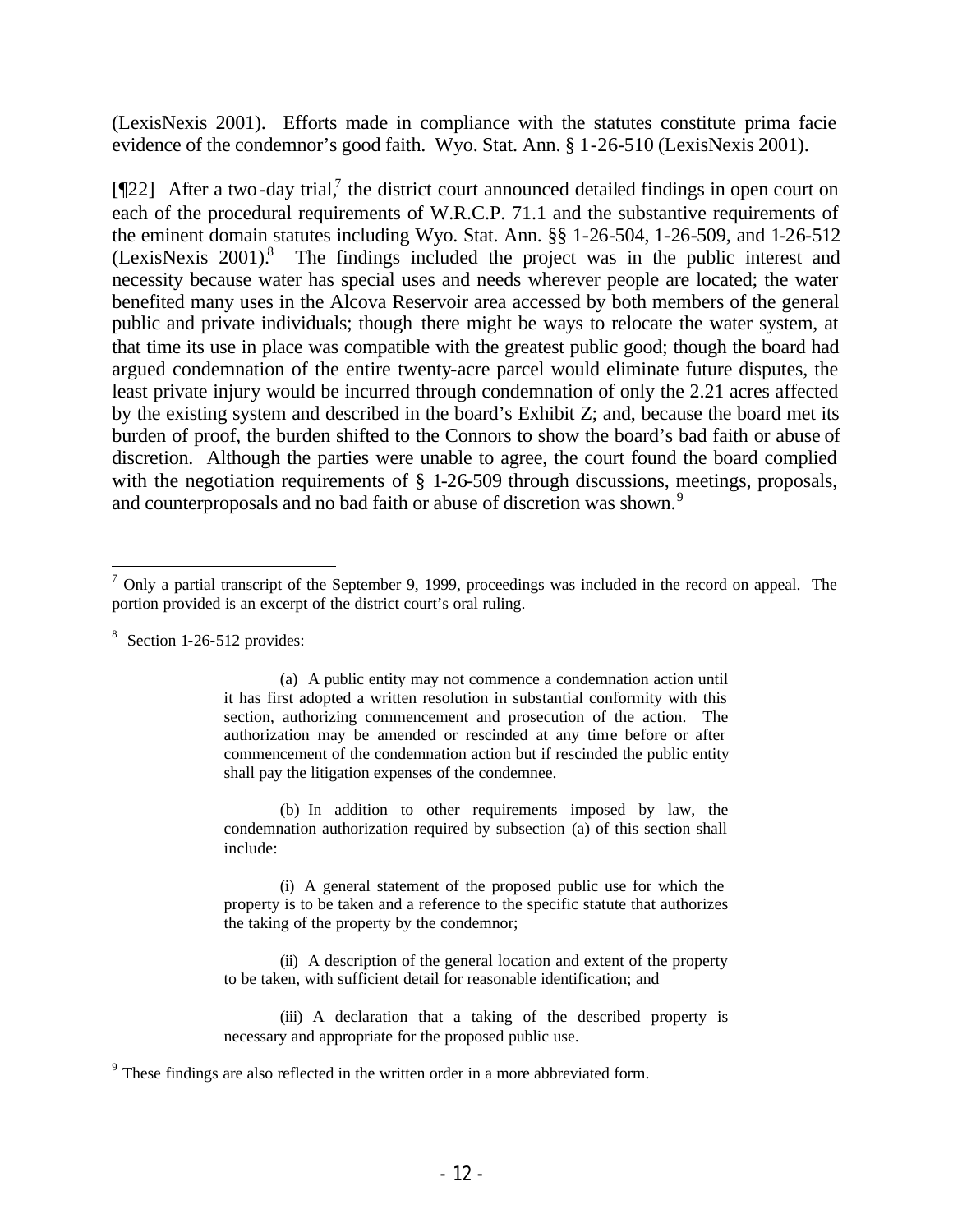[¶23] Our review of the transcripts and exhibits confirms the district court fairly and accurately considered the evidence and issued findings consistent with that evidence addressing all the requirements of the eminent domain statutes. This decision did not unnecessarily impact the Conners because the district court determined a fee simple grant of only 2.21 acres was sufficient to meet the governmental needs. Although the Connors take issue with those findings, the district court is the fact-finder assigned with the task of resolving the conflicts in the evidence. *Leavell v. Linn*, 884 P.2d 1364, 1368 (Wyo. 1994).

> [W]e cannot retry this case on appeal. Deference must be given to the opportunity of the trial court to judge the credibility of the witnesses, and a reviewing court will not set aside the court's findings merely because it might have reached a different result. The trial judge is in the best position to assess the credibility of witnesses and weigh their testimony, and, thus, this Court accords considerable deference to the trial judge's findings.

*Drake v. McCulloh*, 2002 WY 50, ¶18, 43 P.3d 578, ¶18 (Wyo. 2002). The findings were not clearly erroneous or against the great weight of the evidence; therefore, we will not disturb them.

## **F. W.R.C.P. 50(a) Motion**

[¶24] The Conners contend the district court erred when, at the close of their case at the April 2001 damages trial, it dismissed their inverse condemnation claim, granted the board's W.R.C.P. 50(a) motion for judgment as a matter of law, and dismissed the jury. The purpose of this jury trial was to determine the amount of "just compensation" the Conners were entitled to receive because of the condemnation of 2.21 acres of their property. "[J]ust compensation equals the fair market value of all property rights lost or taken, measured by the difference between the fair market value of the property before the taking and of the remainder after the taking." *Mayland v. Flitner*, 2001 WY 69, ¶39, 28 P.3d 838, ¶39 (Wyo. 2001). The "before and after test" at a minimum requires that the dispossessed landowner receive the fair market value of the acreage taken. The damages may also include any additional reduction of the remaining property's fair market value attributable to the nature of the taking.

[¶25] The burden of proof for condemnation damages is well established:

The landowners in eminent domain cases have the burden of proving the just compensation to which they are entitled. This is the general rule.

This is not an idle statement of a rule meant to be disregarded. The burden is placed on landowners because they have turned down the offer deemed fair by the condemnor and created the issue, even though raised somewhat differently than through the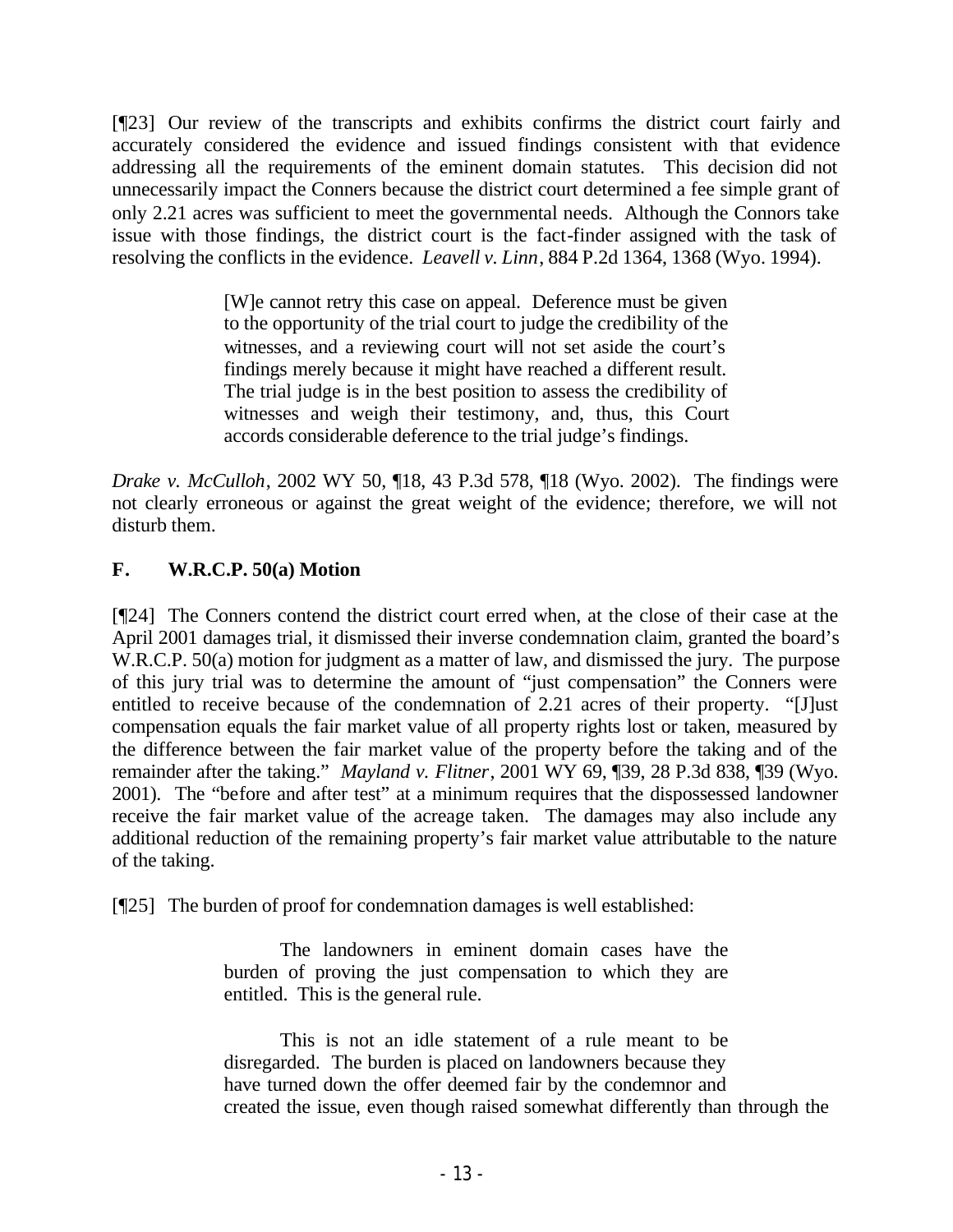pleadings in the usual civil case. It would be of no use to even state the rule if not put into practice. It is designed for the use of the fact finder to aid in decision making in the face of a conflict of evidence which is usually the case in critical evidentiary areas in jury tried litigation.

*Energy Transportation Systems, Inc. v. Mackey*, 650 P.2d 1152, 1157 (Wyo. 1982) (citations omitted). The Conners presented the testimony of Mrs. Conner, one of the property owners; Mr. Hilston, a realtor and appraiser; and Mr. Wren, the appraiser hired by the board. We have previously considered the weight and relevancy of an owner's testimony:

> While an owner may testify to the value of his property, that does not make it competent. An owner is only qualified to express an opinion of value in a reasonable way and in accordance with the proper standards for determining fair market value; what it is worth to him is not a correct basis. If the owner's opinion is not within these rules, it has no probative value in a condemnation case.

*Id.* at 1156. We have likewise noted the trial court's broad discretion in permitting testimony regarding valuation. "Whether or not a witness has sufficient knowledge or special experience to testify as to his opinion on valuation is within the discretion of the trial court and will be disturbed on appeal only if clearly and prejudicially erroneous and then only in extreme cases." *Ely v. Kirk*, 707 P.2d 706, 712 (Wyo. 1985).

[¶26] Our review of the hearing transcript shows Mrs. Conner provided vague, unsupported estimates as to the property's value. She had no particular knowledge or training that might qualify her opinion. She did not explain the time frames she used for showing comparable values. It was also unclear whether she was estimating the value of the condemned 2.21 acres or the remaining parcel. Mrs. Conner never testified as to the amount originally paid for the land. She did testify that each trailer lot on the adjacent property appraised at \$7,000 and at least ten such lots could fit on the 1.3-acre condemned portion. However, she also expressed the unsupported opinion that the 1.3-acre plot could be sold for \$30,000 to \$40,000. Mrs. Conner provided no explanation on how she obtained this information except that she had conducted a land value study.

[¶27] Mr. Hilston was an appraiser and realtor with a number of years' experience who testified he agreed to help the Conners without charge. Mr. Hilston stated he could find no comparable properties in the area with condemned portions taken in the same manner and was, therefore, unable to perform an appraisal. Because he could not perform an appraisal, he concluded he could not provide an opinion concerning the impact of the condemnation on the property's value. In his capacity as a realtor, Mr. Hilston stated he thought he could list the Conners' property for sale in "probably [the] 22 to \$23,000 an acre range." He did not explain whether this reference meant the entire twenty-acre parcel, just the condemned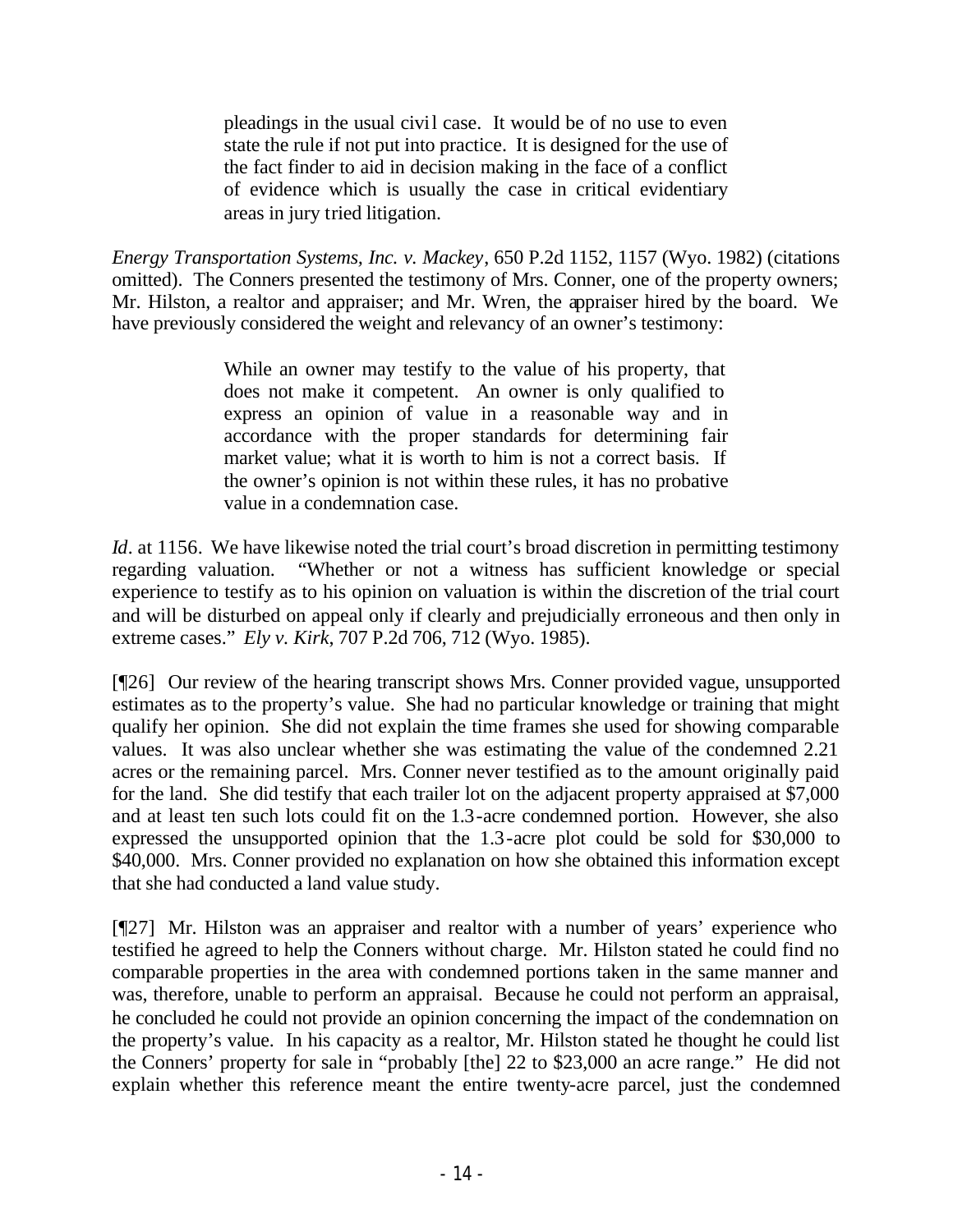portion, or the remainder after condemnation, nor did he provide a foundation for his opinion.

[¶28] During Mrs. Conner's and Mr. Hilston's testimony, the district court repeatedly reminded the parties, and particularly the Conners' attorney, that it was the condemnees' burden to prove damages by establishing by competent evidence the values of their property before and after the taking. The court also offered to recess briefly and provide Wyoming case law on the before and after damages test and the burden of proof to the Conners' counsel. The district court went to extraordinary lengths to ensure the Conners' attorney understood the evidence that was required to prove the condemnation damages and that Mrs. Conner's and Mr. Hilston's unsubstantiated statements did not constitute such evidence.

[¶29] As their last witness, the Conners called Mr. Wren who had prepared a complete appraisal for the board "in accordance with the Uniform Standards of Professional Appraisal Practice" in order "to arrive at a supportable and defensible estimate of the market value for the whole parcel of the subject property, the market value of the proposed taking, and the estimate of any damages, if any." Mr. Wren testified he had twenty-six years of appraisal experience, had various appraisal designations, and was associated with many state and national appraisal and real estate organizations. He explained the appraisal process and reviewed the four comparable properties he used to value the Conners' land. The comparable property valuations ranged from \$1,400 to \$1,625 per acre without adjustments to more accurately reflect the Conners' property and from \$1,732 to \$1,746.10 per acre with those adjustments. The adjusted values were reached with the understanding the Conners could build a home and use the entire twenty-acre parcel. Mr. Wren concluded the Conners incurred no damages beyond the loss of value of the land condemned. He valued the whole twenty-acre parcel before the taking at \$35,000, the condemned 2.21 acres at \$3,827.72 (2.21 x \$1,732), and the parcel after the taking at \$31,172.28. Mr. Wren concluded the only damage that would occur from the taking was the loss of the 2.21 acres. The Connors presented no evidence concerning any damages they may have incurred due to the board's alleged inverse condemnation of their property prior to the eminent domain action.

[¶30] At the close of the Conners' case, the court removed the jury while the board moved for dismissal of the inverse condemnation counterclaim<sup>10</sup> and judgment as a matter of law on the damages pursuant to W.R.C.P.  $50(a)(1)$ . The court granted judgment as a matter of law on both motions holding the Conners did not present competent evidence upon which a jury could rely to determine eminent domain damages other than the expert opinion of the board's

<sup>&</sup>lt;sup>10</sup> Inverse condemnation is distinct from eminent domain. 2A Julius L. Sackman, Nichols on Eminent Domain § 6.14 (3d ed. 2001). Eminent domain refers to the legal process by which the government asserts its authority to condemn property. *Id.* Inverse condemnation is a cause of action a landowner may pursue to recover just compensation for a taking of his or her property when condemnation proceedings have not been instituted. *Id.*; *Cheyenne Airport Board v. Rogers*, 707 P.2d 717 (Wyo. 1985), *dismissed,* 476 U.S. 1110 (1986). The Conners' answer and counterclaim filed April 13, 1998, sets forth a counterclaim for inverse condemnation pursuant to Wyo. Stat. Ann. § 1-26-516 (LexisNexis 2001).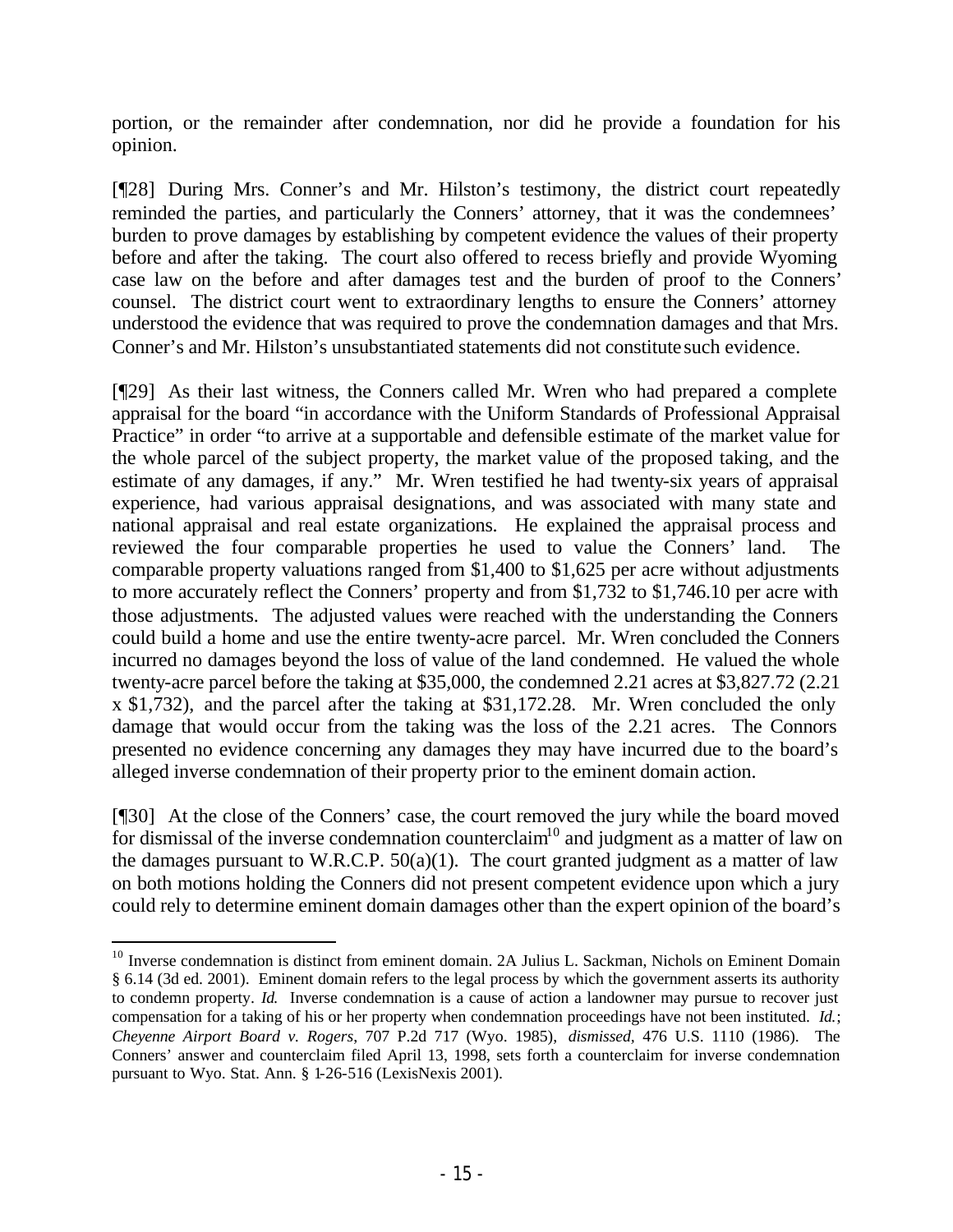appraiser. Nor did they present evidence to support their inverse condemnation counterclaim. Following its ruling, the district court brought the jury back in and explained the motions and its ruling that the jury's role as fact-finder was no longer necessary because the only competent evidence consistent with the established legal standard proved the Conners should be awarded \$3,827.72 in damages.

> We undertake a full review of the record without deference to the views of the trial court. The test to be applied is whether the evidence is such that, without weighing the credibility of the witnesses or otherwise considering the weight of the evidence, there can be but one conclusion as to the verdict that reasonable persons could have reached. We view the evidence in the light most favorable to the nonmoving party, and give that party the benefit of all reasonable inferences that may be drawn from the evidence. When the facts permit the drawing of more than one inference, it is for the jury to choose which will be used. If the inferences favorable to the movant are subject to doubt, or if parallel inferences can be drawn, the motion appropriately is denied.

*Wyoming Medical Center, Inc. v. Murray*, 2001 WY 63, ¶7, 27 P.3d 266, ¶7 (Wyo. 2001) (citations omitted).

[¶31] The district court's reasons for dismissal are borne out by our *de novo* review. We concur with the district court's remarks on the record regarding the eminent domain damages:

> The Supreme Court has noted that there has to be proper foundation for the opinions relative to the before and after taking approach, and that it needs to be presented by competent evidence. . . .

> We do not have that here, however. We have ... Mrs. Conner espousing some very loose estimates and valuations as to the value of the property I think before the taking, with an estimate of what that property might be with water and electric.

> We had some information from Mr. Hilston as to what he might list the property before but we have little or no other appraisal information from him and surely no opinion testimony given in accord with the requirements that there be competent evidence set forth within the structures of the before and after taking.